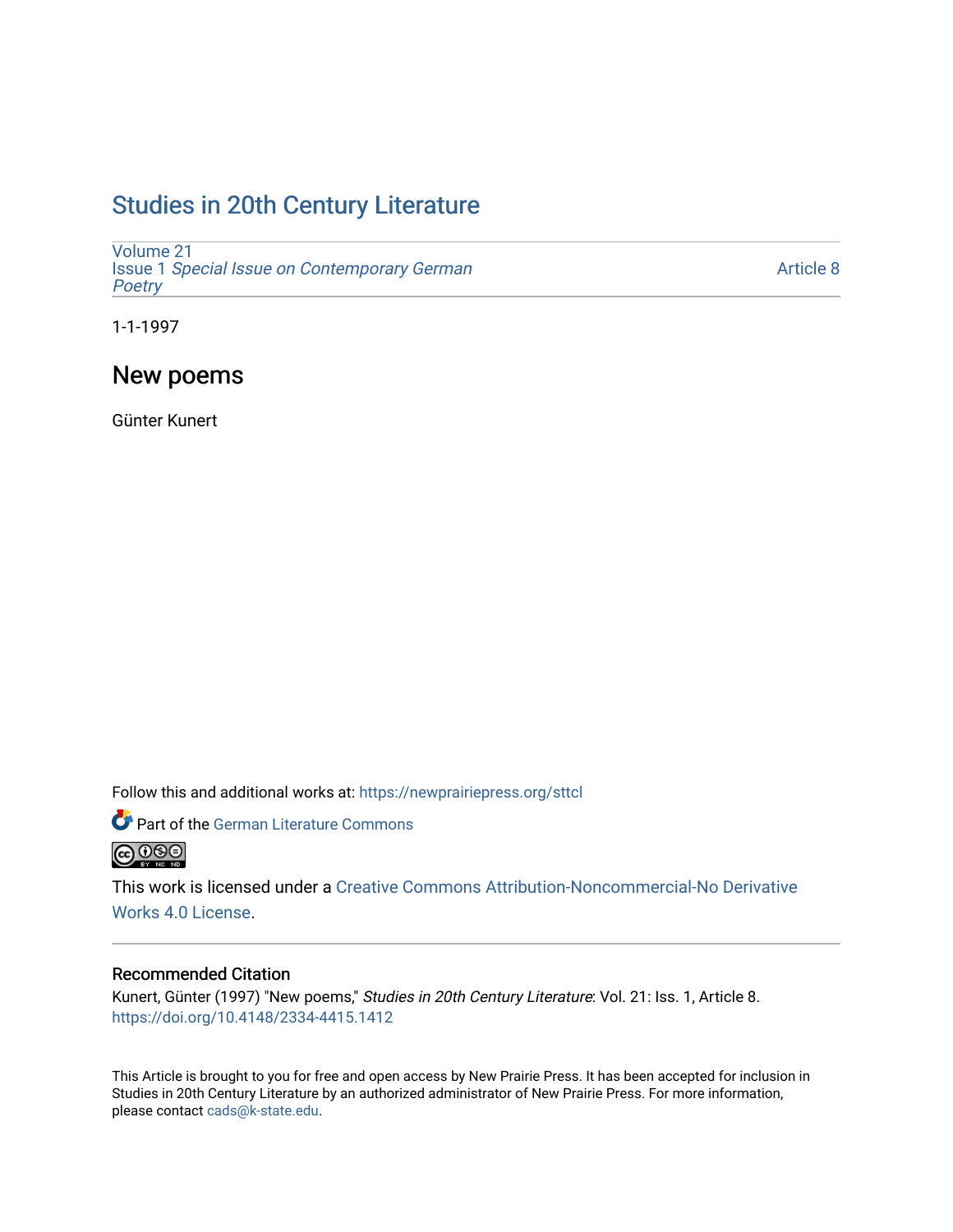## New poems

### Abstract

New poems. Translated by Leonard Olschner

## Keywords

New poems, poetry, German, Translated, Leonard Olschner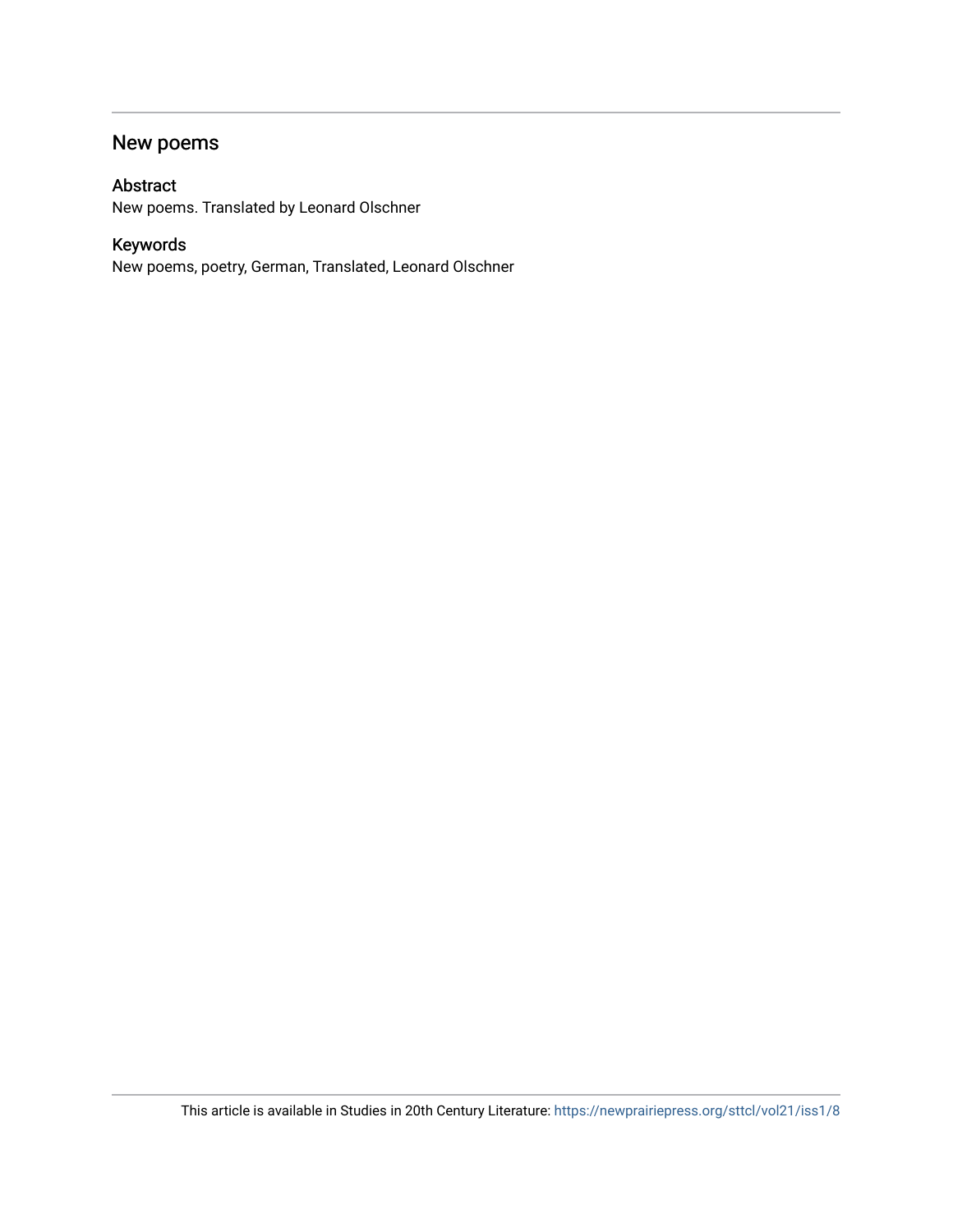### New Poems by Gunter Kunert

### TROST

Schemen wie du und ich, vermummt auf immerdar,  $in$  Winterwirbeln treibend  $-$ SchnappschuB der Vergangenheit von Morgen. Der dunkle Stoff verhehlt die innere Regung. Zum Uberleben braucht es scheint es einen kUhlen Kopf, ein kaltes Herz, polares Binnenklima. So mUssen wir verwehen ohne Genügen nach kurzer Rast. Einzig erwarmt durch einen Hauch von fremden Lippen die keine Lüge scheuen.

#### CONSOLATION

Apparitions such as you and I muffled for ever and ever, drifting in wintry swirls  $$ a snapshot of tomorrow's past. The dark matter conceals the inner stir. For survival, it seems, a cool head, <sup>a</sup>cold heart are needed, polar climate from within. In such manner we dissipate perforce without fulfillment after a brief pause. Warmed solely by a gentle breath of strange lips that shun no lie.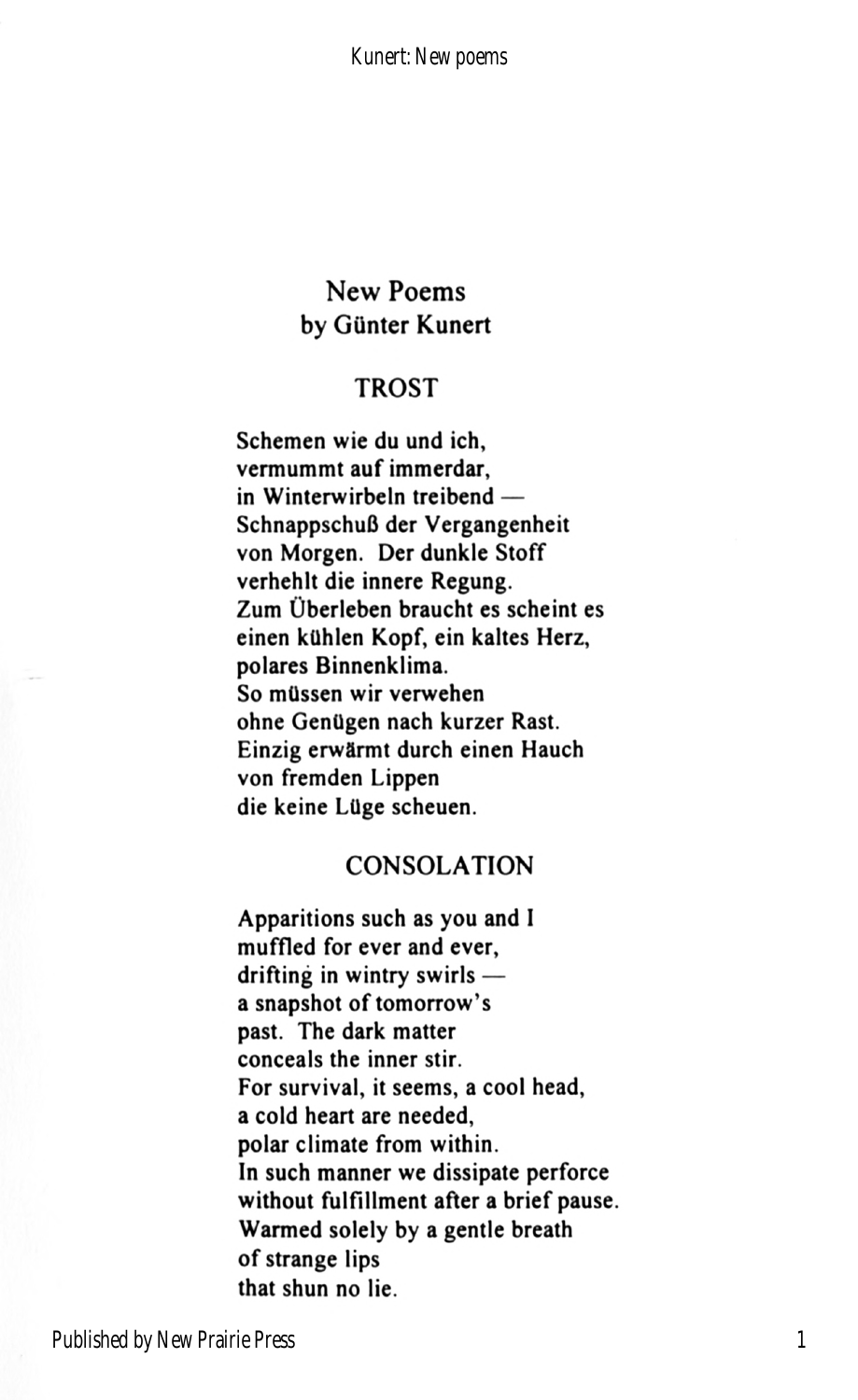#### ELEGIE XII

Bezeichne noch einmal den regenschweren Nachmittag. Das träge Schimmern der Blätter, darunter Dunkelheit zu nisten beginnt. Jedesmal eine originale Kopie des Vergangenen, jedesmal die gleiche Reglosigkeit die Stille, die Starre, der zaghafte Scheintod. Leben als Stundenglas, durchlaufen von Vergeblichkeit and Melancholie. Gefäß ohne Inhalt, deine verflossene Zeit beim matten Erinnern solcher Nachmittage aus dem armseligen Ftlllhorn des Unbegreiflichen.

### ELEGY XII

Signify once again the afternoon, heavy with rain. The lazy glistening of the leaves under which darkness begins to nest. Each time an original copy of times now gone, each time the same stillness the tranquillity, the stiffness, the hesitant illusion of death. Life as hourglass, futility and melancholy passing through. Vessel without content, your past time with the languid remembering of such afternoons from the pitiful cornucopia of the unfathomable.

https://newprairiepress.org/sttcl/vol21/iss1/8 DOI: 10.4148/2334-4415.1412